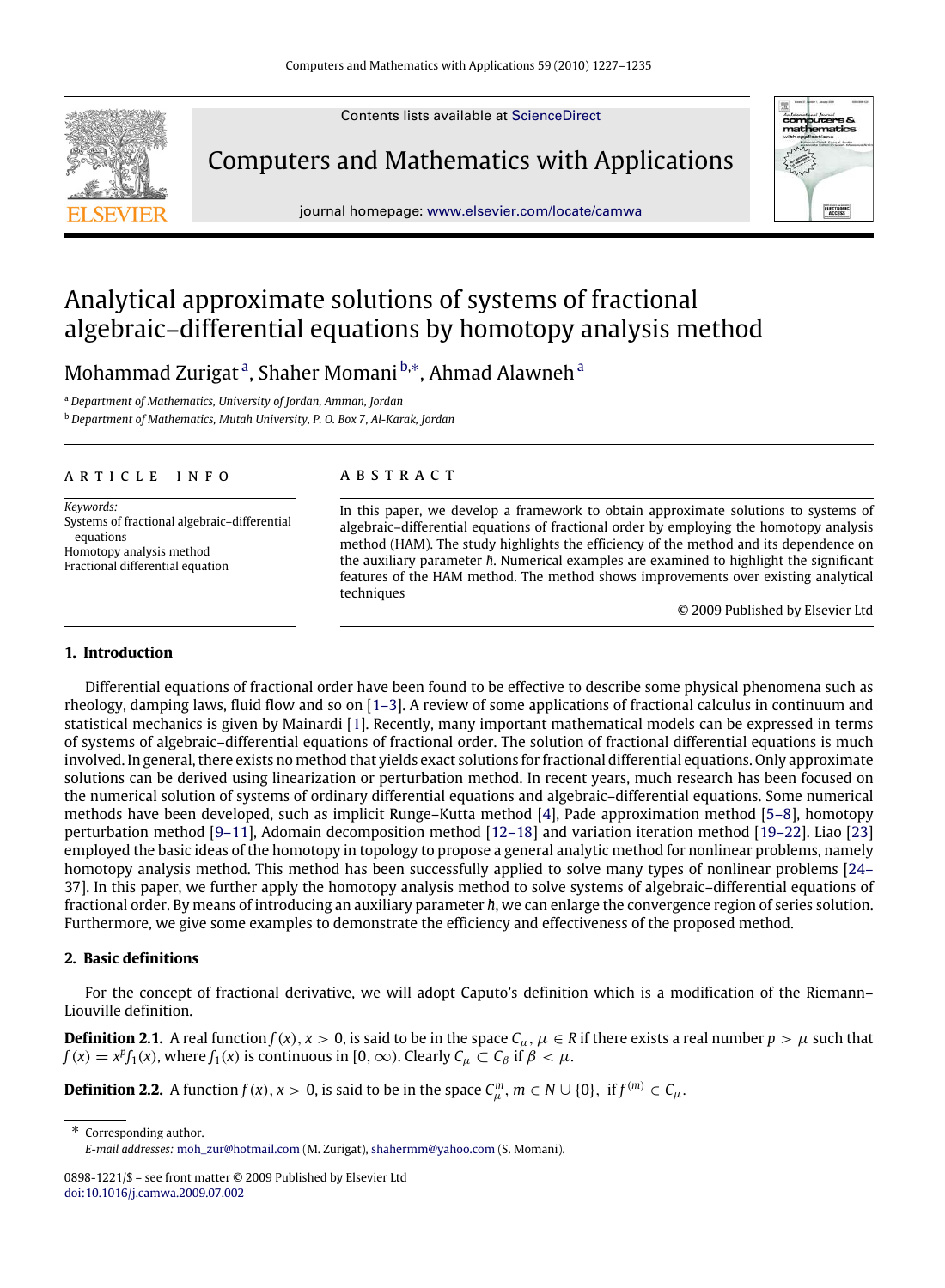**Definition 2.3.** The left sided Riemann–Liouville fractional integral operator of order  $\alpha \ge 0$  of a function  $f \in C_u$ ,  $\mu \ge -1$ , is defined as

$$
J^{\alpha}f(x) = \frac{1}{\Gamma(\alpha)} \int_0^t \frac{f(t)}{(x-t)^{1-\alpha}} dt, \quad \alpha > 0, \ x > 0,
$$
  

$$
J^0f(x) = f(x).
$$
 (2.1)

**Definition 2.4.** Let  $f \in C_{-1}^m$ ,  $m \in N \cup \{0\}$  then the Caputo fractional derivative of  $f(x)$  is defined as

$$
D_{*}^{\alpha}f(x) = \begin{cases} \left[\frac{J^{m-\alpha}f^{(m)}(x)}{\mathrm{d}x^m}\right], & m-1 < \alpha < m, m \in \mathbb{N}, \\ \frac{d^{m}f(x)}{\mathrm{d}x^m}, & \alpha = m. \end{cases}
$$
\n(2.2)

Hence, we have the following properties [\[1–3\]](#page-8-0)

1. 
$$
\int^{\alpha} \int^{y} f = \int^{\alpha + \nu} f, \quad \alpha, \nu \ge 0, \ f \in C_{\mu}, \ \mu \ge -1.
$$
  
\n2. 
$$
\int^{\alpha} x^{\gamma} = \frac{\Gamma(\gamma + 1)}{\Gamma(\alpha + \gamma + 1)} x^{\gamma + \alpha}, \quad \alpha > 0, \ \gamma > -1, \ x > 0.
$$
  
\n3. 
$$
\int^{\alpha} D_{*}^{\alpha} f(x) = f(x) - \sum_{k=0}^{m-1} f^{(k)}(0^{+}) \frac{x^{k}}{k!}, \quad x > 0, \ m-1 < \alpha \le m.
$$
 (2.3)

#### **3. Homotopy analysis method**

In this section, we employ the homotopy analysis method [\[23\]](#page-8-6) to the discussed problem. To show the basic idea, let us consider the following system of fractional algebraic–differential equations

<span id="page-1-3"></span>
$$
D_{*}^{\alpha_{i}}x_{i}(t) = f_{i}(t, x_{1},..., x_{n}, x'_{1}, x'_{2},..., x'_{n}), \quad i = 1, 2, 3, ..., n-1, t \ge 0, 0 < \alpha_{i} \le 1, 0 = g(t, x_{1},..., x_{n}),
$$
\n(1)

subject to the initial conditions

<span id="page-1-0"></span>
$$
x_i(0) = a_i, \quad i = 1, 2, 3, \dots, n. \tag{2}
$$

By means of generalizing the traditional homotopy method, we can construct the so-called zero-order deformation equations

<span id="page-1-2"></span>
$$
(1-q)\mathcal{L}_i[\phi_i(t,q) - x_{i0}(t)] = q h_i H_i(t) [D^{\alpha_i}_{*}\phi_i(t,q) - f_i(t,\phi_1(t,q),\phi_2(t,q),\dots,\phi_n(t,q)),
$$
  
\n
$$
\frac{d}{dt}\phi_1(t,q), \frac{d}{dt}\phi_2(t,q), \dots, \frac{d}{dt}\phi_n(t,q)], \quad i = 1, 2, \dots, n-1,
$$
  
\n
$$
(1-q) [\phi_n(t,q) - x_{n0}(t)] = -q h_n H_n(t) [g(t,\phi_1(t,q),\phi_2(t,q),\dots,\phi_n(t,q))],
$$
\n(3)

subject to the initial conditions

$$
\phi_i(0, q) = a_i, \quad i = 1, 2, 3, \dots, n,
$$
\n(4)

where  $q \in [0, 1]$  is an embedding parameter,  $\mathcal{L}_i$  are auxiliary linear operators satisfying  $\mathcal{L}_i(0) = 0$ ,  $x_{i0}(t)$  are initial guesses satisfy the initial conditions [\(2\),](#page-1-0)  $h_i \neq 0$  are auxiliary parameters,  $H_i(t)$  are auxiliary functions and  $\phi_i(t, q)$  are unknown functions. It is important that one has great freedom to choose auxiliary things in HAM. Obviously, when  $q = 0$ , and  $q = 1$ , we get

<span id="page-1-1"></span>
$$
\phi_i(t,0) = x_{i0}(t), \qquad \phi_i(t,1) = x_i(t), \quad i = 1, 2, 3, \dots, n,
$$
\n(5)

respectively. Thus, as *q* increasing from 0 to 1, the solutions  $\phi_i(t, q)$  varies from the initial guesses  $x_{i0}(t)$  to the solutions  $x_i(t)$ . Expanding  $\phi_i(t, q)$  in Taylor series with respect to *q*, one has

$$
\phi_i(t,q) = x_{i0}(t) + \sum_{m=1}^{\infty} x_{im}(t)q^m, \quad i = 1, 2, 3, ..., n,
$$
\n(6)

where

$$
x_{im}(t) = \frac{1}{m!} \frac{\partial^{m} \phi_{i}(t, q)}{\partial q^{m}} \bigg|_{q=0}, \quad i = 1, 2, 3, ..., n. \tag{7}
$$

If the auxiliary linear operators  $\mathcal{L}_i$ , the auxiliary parameters  $\hbar_i$ , the auxiliary functions  $H_i(t)$  and the initial guesses  $x_{i0}(t)$ , are so properly chosen, then the series [\(6\)](#page-1-1) converges at  $q = 1$ , one has

$$
x_i(t) = x_{i0}(t) + \sum_{m=1}^{\infty} x_{im}(t), \quad i = 1, 2, 3, ..., n.
$$
 (8)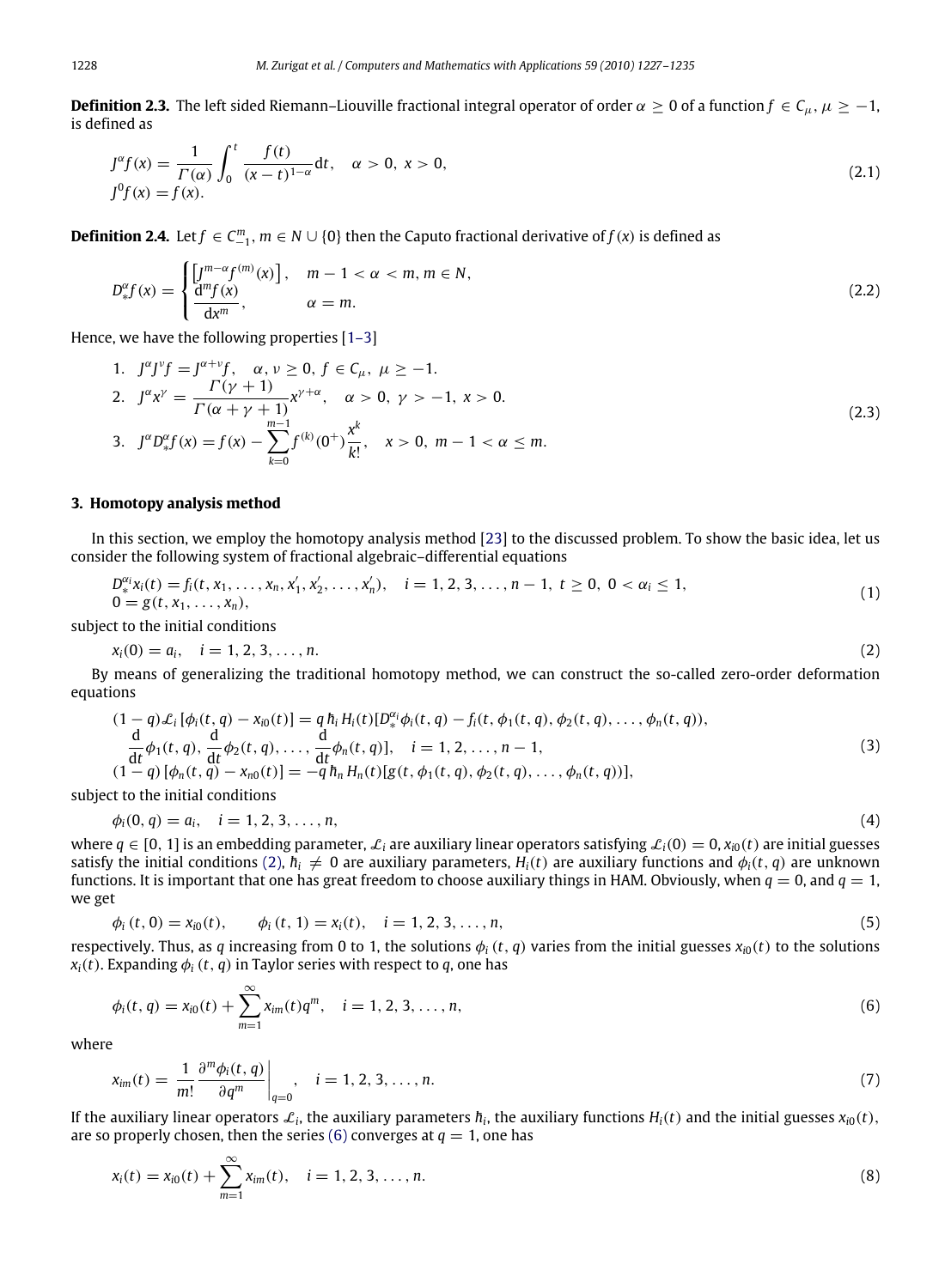Define the vectors

$$
\vec{x}_{im} = \{x_{i0}(t), x_{i1}(t), x_{i2}(t), \dots, x_{im}(t)\}, \quad i = 1, 2, 3, \dots, n.
$$
\n(9)

Differentiating Eq. [\(3\)](#page-1-2) *m* times with respect to the embedding parameter *q* and then setting  $q = 0$  and finally dividing them by *m*! we have the so-called *m*th-order deformation equations

$$
\mathcal{L}_{i}[X_{im}(t) - \chi_{m}X_{i(m-1)}(t)] = \hbar_{i}H_{i}(t)R_{im}(\vec{X}_{i(m-1)}(t)), \quad i = 1, 2, 3, ..., n-1, X_{mm}(t) = \chi_{m}X_{n(m-1)}(t) + \hbar_{n}H_{n}(t)R_{nm}(\vec{X}_{n(m-1)}(t)),
$$
\n(10)

subject to the initial conditions

$$
x_{im}(0) = 0, \quad i = 1, 2, 3, \dots, n, \ m = 1, 2, 3, \dots,
$$
\n
$$
(11)
$$

where

<span id="page-2-0"></span>
$$
R_{im}(\vec{x}_{i(m-1)}) = \frac{1}{(m-1)!} \frac{\partial^{m-1}}{\partial q^{m-1}} [D_{*}^{\alpha_i} \phi_i(t, q) - f_i(t, \phi_1(t, q), \phi_2(t, q), \dots, \phi_n(t, q)),
$$
  
\n
$$
\frac{d}{dt} \phi_1(t, q), \frac{d}{dt} \phi_2(t, q), \dots, \frac{d}{dt} \phi_n(t, q)] \Big|_{q=0}, \quad i = 1, 2, 3, \dots, n-1,
$$
  
\n
$$
R_{nm}(\vec{x}_{n(m-1)}) = -\frac{1}{(m-1)!} \frac{\partial^{m-1}}{\partial q^{m-1}} [g(t, \phi_1(t, q), \phi_2(t, q), \dots, \phi_n(t, q))] \Big|_{q=0},
$$
\n(12)

and

$$
\chi_m = \begin{cases} 0, & m \le 1, \\ 1, & m > 1. \end{cases} \tag{13}
$$

Define  $\mathcal{L}_i^*$  to be an operators such that

$$
\mathcal{L}_i^* \mathcal{L}_i[x_i(t)] = x_i(t) + K_i(t), \quad \mathcal{L}_i \mathcal{L}_i^* = I, \ i = 1, 2, 3, \dots, n - 1,
$$
\n(14)

where *I* is the identity operator. For the special case, we put  $H_i(t) = 1, i = 1, 2, \ldots, n$ , and so we have the following *m*th-order deformation equations

$$
x_{im}(t) = \chi_m x_{i(m-1)}(t) + h_i \mathcal{L}_i^* [R_{im}(\vec{x}_{i(m-1)}(t))] + K_i(t), \quad i = 1, 2, 3, ..., n-1,x_{nm}(t) = \chi_m x_{n(m-1)}(t) + h_n R_{nm}(\vec{x}_{n(m-1)}(t)).
$$
\n(15)

## **4. Numerical results**

To demonstrate the effectiveness of the method, we consider the following systems of fractional algebraic–differential equations

**Example 4.1.** Consider the following system of fractional algebraic–differential equations

$$
D_{*}^{\alpha}x(t) - ty'(t) + x(t) - (1+t)y(t) = 0, \quad 0 < \alpha \le 1,y(t) - \sin t = 0,
$$
\n(16)

subject to the initial conditions

$$
x(0) = 1, \qquad y(0) = 0. \tag{17}
$$

For the special case when  $\alpha = 1$  the exact solution is [\[12\]](#page-8-4)

$$
x(t) = e^{-t} + t \sin t, \qquad y(t) = \sin t. \tag{18}
$$

We start with initial approximations

$$
x_0(t) = 1, \qquad y_0(t) = 0,\tag{19}
$$

and linear operator

$$
\mathcal{L} = D_*^{\alpha}, \qquad \mathcal{L}^* = J^{\alpha}.
$$
\n<sup>(20)</sup>

According to the formula [\(12\),](#page-2-0) we can construct the homotopy as follows

$$
R_{1m}(\vec{x}_{m-1}(t)) = D_{*}^{\alpha} x_{m-1}(t) - t y'_{m-1}(t) + x_{m-1}(t) - (1+t) y_{m-1}(t),
$$
  
\n
$$
R_{2m}(\vec{y}_{m-1}(t)) = y_{m-1}(t) - (1 - \chi_m) \sin t,
$$
\n(21)

and the *m*th-order deformation equations for  $m \geq 1$  become

<span id="page-2-3"></span><span id="page-2-2"></span><span id="page-2-1"></span>α

$$
x_m(t) = \chi_m x_{m-1}(t) + \hbar_1 J^{\alpha} [R_{1m}(\vec{x}_{m-1}(t))],
$$
  
\n
$$
y_m(t) = \chi_m y_{m-1}(t) + \hbar_2 R_{2m}(\vec{y}_{m-1}(t)).
$$
\n(22)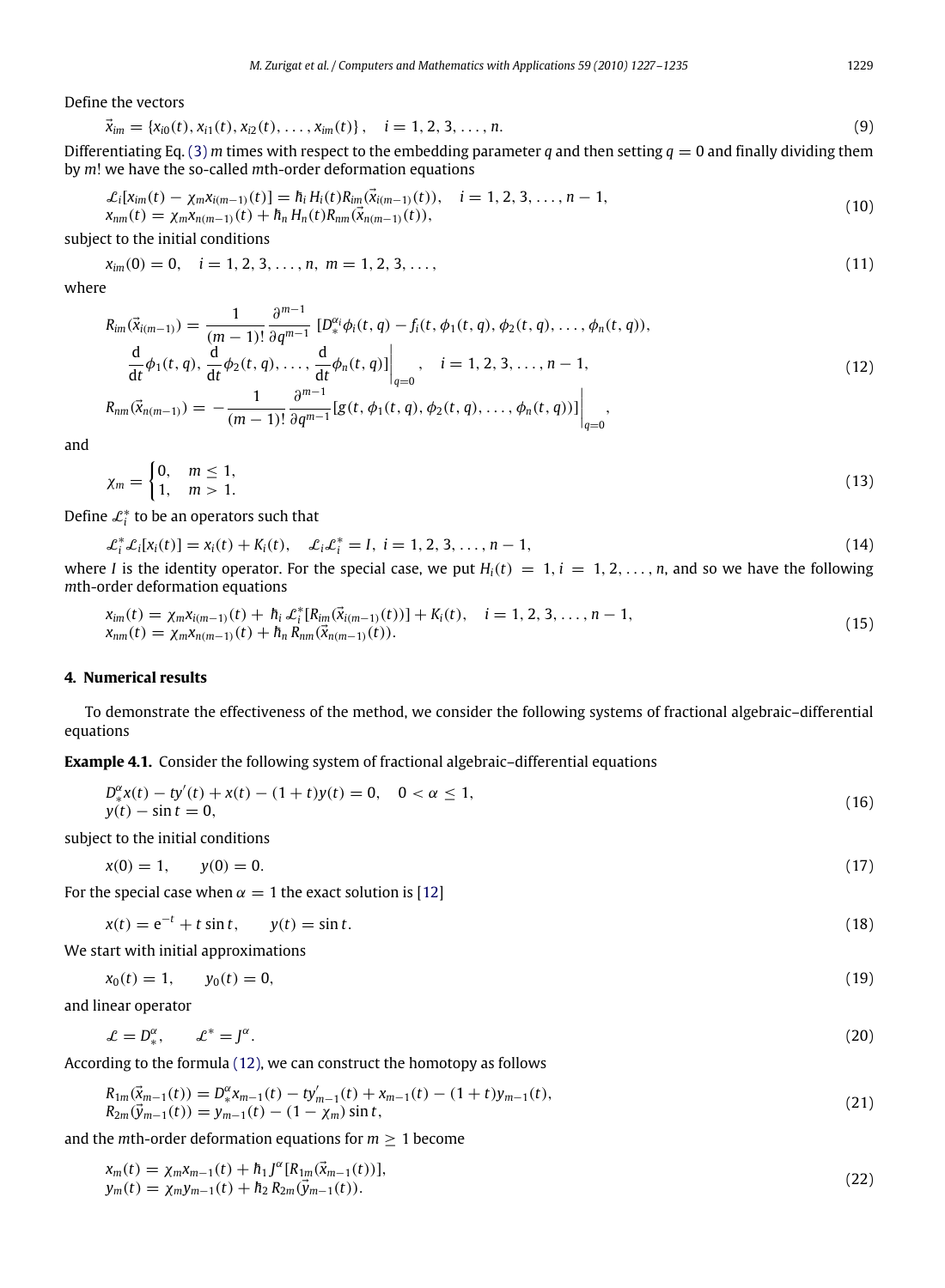<span id="page-3-1"></span>

<span id="page-3-2"></span>**Fig. 1.** Plots of solution of system [\(16\)](#page-2-1) when  $\alpha = 1$ : Solid line: exact solution, dash–dotted line:  $h_1 = h_2 = -1$ , dotted line:  $h_1 = -0.6$ ,  $h_2 = -1$ .

<span id="page-3-0"></span>

Fig. 2. Plots of solution of system [\(16\)](#page-2-1) when  $h_1 = -0.6$ ,  $h_2 = -1$  Solid line:  $\alpha = 1$ , dotted line:  $\alpha = 0.75$ , dash–dotted line:  $\alpha = 0.5$ .

Using formula [\(22\),](#page-2-2) we can obtain the following series solution

$$
x(t) = 1 + \frac{h_1^4 + 4h_1^3 + 6h_1^2 + 4h_1}{\Gamma(1+\alpha)} t^{\alpha} + \frac{2h_1h_2(h_1^2 + h_2^2 + h_1h_2 + 4h_1 + 4h_2 + 6)}{\Gamma(2+\alpha)} t^{\alpha+1} + \left[ \frac{h_1^2(3h_1^2 + 8h_1 + 3)}{\Gamma(1+2\alpha)} + \frac{3h_1^2 4^{-\alpha}\sqrt{\pi}}{\Gamma(1+\alpha)\Gamma(\frac{1}{2}+\alpha)} \right] t^{2\alpha} + \frac{2h_1h_2(h_1^2 + h_2^2 + h_1h_2 + 4h_1 + 4h_2 + 6)}{\Gamma(3+\alpha)} t^{\alpha+2} + \frac{2h_1^2h_2(2h_1 + h_2 + 4)}{\Gamma(2+2\alpha)} t^{2\alpha+1} + \frac{h_1^3(3h_1 + 4)}{\Gamma(1+3\alpha)} t^{3\alpha} - \frac{4h_1h_2(h_1 + h_2 + 3)}{\Gamma(4+\alpha)} t^{\alpha+3} + \frac{2h_1^2h_2(2h_1 + h_2 + 4)}{\Gamma(3+2\alpha)} t^{2\alpha+2} + \frac{2h_1^3h_2}{\Gamma(2+3\alpha)} t^{3\alpha+1} + \frac{h_1^4}{\Gamma(1+4\alpha)} t^{4\alpha} + \cdots, y(t) = -h_2(h_2^4 + 5h_2^3 + 10h_2^2 + 10h_2 + 5) \sin t.
$$
\n
$$
(23)
$$

If we set  $h_1 = h_2 = -1$ , and  $\alpha = 1$  in [\(23\),](#page-3-0) then we obtain the same solutions given by Celik, Bayram and Yeloglu [\[12\]](#page-8-4) using Adomian decomposition method. However, the results given by the Adomian decomposition method converge to the corresponding numerical solutions in a rather small region, as shown in [Fig. 1.](#page-3-1) But different from this method, the homotopy analysis method gives a greater region of convergence with the exact solution, by choosing proper values for the auxiliary parameters  $h_1$  and  $h_2$  and by using a suitable auxiliary liner operator  $\mathcal{L} = D^{\alpha}_*$ ∗ . [Fig. 2](#page-3-2) shows the HAM approximate solutions for various values of  $\alpha$  which have the same trajectories.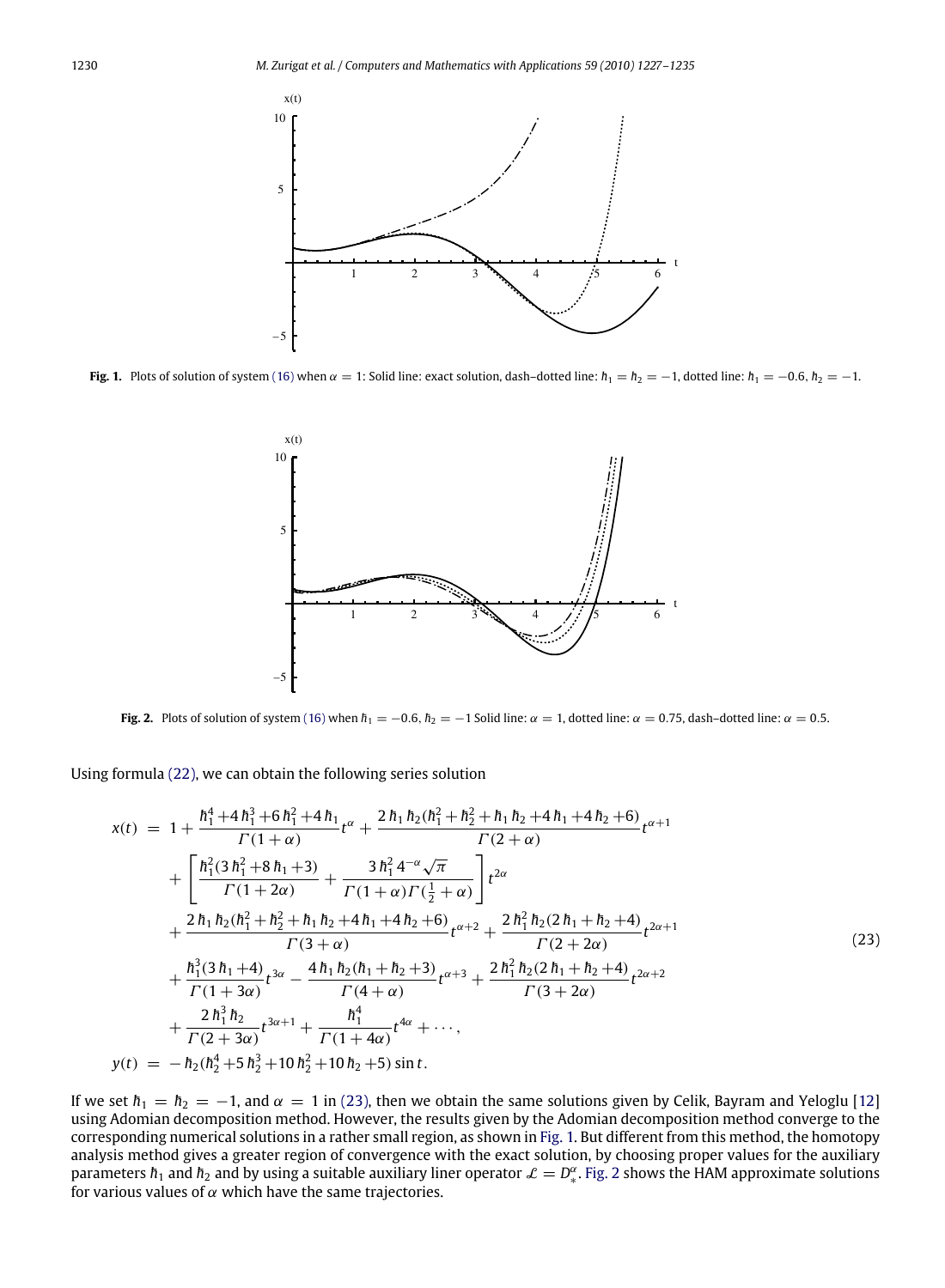<span id="page-4-2"></span>

**Fig. 3.** Plots of solution of system [\(24\)](#page-4-0) when  $h_1 = h_2 = -1$  Solid line:  $\alpha = 1$ , dotted line:  $\alpha = 0.75$ , dash–dotted line:  $\alpha = 0.5$ , dashed line:  $\alpha = 0.25$ .

**Example 4.2.** Consider the following system of fractional algebraic–differential equations

<span id="page-4-0"></span>
$$
D_{*}^{\alpha}x(t) = -2tx^{2}(t) + x(t)y(t) - 1, \quad 0 < \alpha \le 1,y(t) = x(t)y(t) + t^{2},
$$
\n(24)

subject to the initial conditions

$$
x(0) = y(0) = 1. \tag{25}
$$

For the special case when  $\alpha = 1$  the exact solution is

$$
x(t) = \frac{1}{1+t^2}, \qquad y(t) = t^2 + 1. \tag{26}
$$

To solve the above problem using HAM, we choose the following initial approximations

$$
x_0(t) = 1, \qquad y_0(t) = 1,\tag{27}
$$

and the linear operator [\(20\).](#page-2-3) With reference to the formula [\(12\)](#page-2-0) we can construct the homotopy as follows

$$
R_{1m}(\vec{x}_{m-1}(t)) = D_{*}^{\alpha} x_{m-1}(t) + 2t \sum_{i=0}^{m-1} x_{i}(t) x_{m-1-i}(t) - \sum_{i=0}^{m-1} x_{i}(t) y_{m-1-i}(t) + (1 - \chi_{m}),
$$
  
\n
$$
R_{2m}(\vec{y}_{m-1}(t)) = y_{m-1}(t) - \sum_{i=0}^{m-1} x_{i}(t) y_{m-1-i}(t) - (1 - \chi_{m}) t^{2},
$$
\n(28)

and by using the *m*th-order deformation Eq. [\(22\),](#page-2-2) we obtain the following series solution

<span id="page-4-1"></span>
$$
x(t) = 1 + \frac{2h_1(h_1+2)}{\Gamma(2+\alpha)}t^{\alpha+1} - \frac{2h_1^2}{\Gamma(2+2\alpha)}t^{2\alpha+1} + \frac{2h_1h_2}{\Gamma(3+\alpha)}t^{\alpha+2} + \frac{8h_1^2\Gamma(3+\alpha)}{\Gamma(2+\alpha)\Gamma(3+2\alpha)}t^{2\alpha+2} + \cdots,
$$
  
\n
$$
y(t) = 1 - 2h_2t^2 - \frac{2h_1h_2}{\Gamma(2+\alpha)}t^{\alpha+1} + \cdots,
$$
\n(29)

Setting  $h_1 = h_2 = -1$ , and  $\alpha = 1$  in [\(29\),](#page-4-1) then we obtain the following series solution

$$
x(t) = 1 - t2 + t4 - \dots = \sum_{k=0}^{\infty} (-1)^k t^{2k},
$$
  
\n
$$
y(t) = 1 + t2,
$$
\n(30)

which is the exact solution for system [\(24\),](#page-4-0) this means that the best values for auxiliary parameters  $h_1$ ,  $h_1$  are  $h_1 = h_2 = -1$ . [Fig. 3](#page-4-2) shows the HAM approximate solutions for various values of  $\alpha$ .

**Example 4.3.** Consider the following system of fractional algebraic–differential equations

<span id="page-4-3"></span>
$$
D_{\mathbf{x}}^{\alpha_1} \mathbf{x}(t) - t\mathbf{y}'(t) + t^2 \mathbf{z}'(t) + \mathbf{x}(t) - (1+t)\mathbf{y}(t) + (t^2 + 2t)\mathbf{z}(t) = 0, \nD_{\mathbf{x}}^{\alpha_2} \mathbf{y}(t) - t\mathbf{z}'(t) - \mathbf{y}(t) + (t - 1)\mathbf{z}(t) = 0, \quad 0 < \alpha_1, \alpha_2 \le 1, \n\mathbf{z}(t) - \sin t = 0,
$$
\n(31)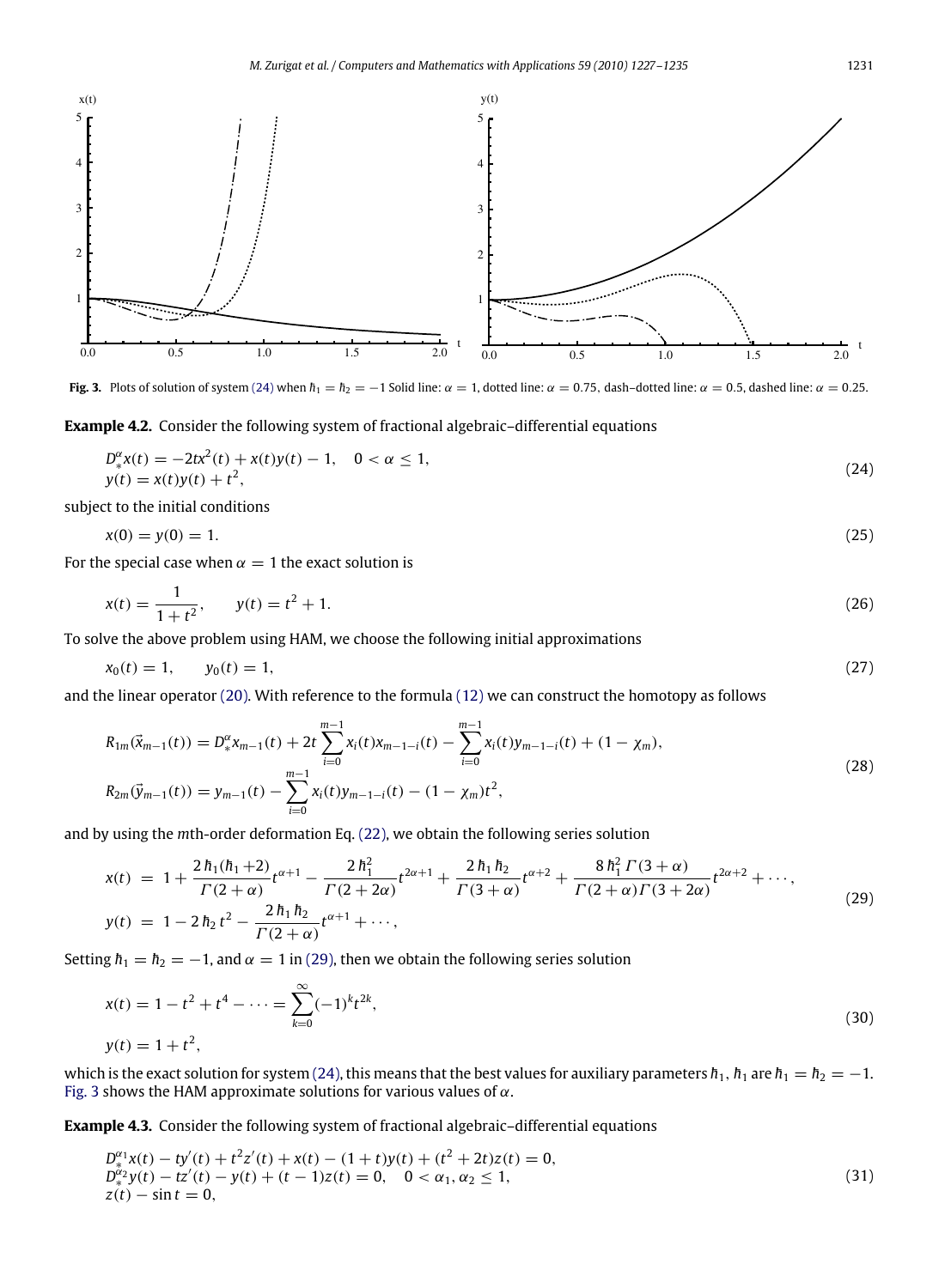<span id="page-5-2"></span>

**Fig. 4.** Plots of solution of system [\(31\)](#page-4-3) when  $\alpha_1 = \alpha_2 = 1$  Solid line: exact solution, dash–dotted line:  $h_1 = h_2 = h_3 = -1$ , dotted line:  $h_1 = -1, h_2 = -1.35, h_3 = -1.$ 

subject to the initial conditions

$$
x(0) = 1, \qquad y(0) = 1, \qquad z(0) = 0. \tag{32}
$$

When  $\alpha_1 = \alpha_2 = 1$ , the exact solution is [\[12\]](#page-8-4)

$$
x(t) = e^{-t} + te^{t}, \t y(t) = e^{t} + t \sin t, \t z(t) = \sin t.
$$
\t(33)

To solve system [\(31\)](#page-4-3) by means of homotopy analysis method, we start with initial approximations

$$
x_0(t) = 1, \t y_0(t) = 1, \t z_0(t) = 0,
$$
\t(34)

and linear operators

<span id="page-5-3"></span>
$$
\mathcal{L} = D_*^{\alpha_i}, \qquad \mathcal{L}_i^* = J_i^{\alpha_i}, \quad i = 1, 2. \tag{35}
$$

In view of the formula [\(12\)](#page-2-0) we can construct the homotopy as follows

$$
R_{1m}(\vec{x}_{m-1}(t)) = D_{*}^{\alpha_1} x_{m-1}(t) - t y'_{m-1}(t) + t^2 z'_{m-1}(t) + x_{m-1}(t) - (t+1) y_{m-1}(t) + (t^2+2t) z_{m-1}(t),
$$
  
\n
$$
R_{2m}(\vec{y}_{m-1}(t)) = D_{*}^{\alpha_2} y_{m-1}(t) - t z'_{m-1}(t) - y_{m-1}(t) + (t-1) z_{m-1}(t),
$$
  
\n
$$
R_{3m}(\vec{z}_{m-1}(t)) = z_{m-1}(t) - (1 - \chi_m) \sin t,
$$
\n(36)

and the *m*th-order deformation equations for  $m \geq 1$  become

<span id="page-5-0"></span>
$$
x_m(t) = \chi_m x_{m-1}(t) + h_1 J^{\alpha_1}[R_{1m}(\vec{x}_{m-1}(t))],
$$
  
\n
$$
y_m(t) = \chi_m y_{m-1}(t) + h_2 J^{\alpha_2}[R_{2m}(\vec{y}_{m-1}(t))],
$$
  
\n
$$
z_m(t) = \chi_m z_{m-1}(t) + h_3 R_{3m}(\vec{z}_{m-1}(t)).
$$
\n(37)

Using the formula [\(37\),](#page-5-0) we can obtain the following series solution

<span id="page-5-1"></span>
$$
x(t) = 1 - \frac{h_1(h_1^2 + 3h_1 + 3)}{\Gamma(2 + \alpha_1)} t^{\alpha_1 + 1} + \frac{h_1 h_2(h_1 + h_2 + 3)(1 + \alpha_2)}{\Gamma(1 + \alpha_1 + \alpha_2)} t^{\alpha_1 + \alpha_2} - \frac{6h_1 h_2(h_1 + h_3 + 1)}{\Gamma(3 + \alpha_1)} t^{\alpha_1 + 2}
$$
  
\n
$$
- \frac{h_1^2(2h_1 + 3)}{\Gamma(2 + 2\alpha_1)} t^{2\alpha_1 + 1} + \frac{h_1 h_2}{\Gamma(2 + \alpha_1 + \alpha_2)} [(h_1 + h_2 + 3)(1 + \alpha_2) - 2(2 + \alpha_2)] t^{\alpha_1 + \alpha_2 + 1}
$$
  
\n
$$
+ \frac{h_1^2 h_2(1 + \alpha_2)}{\Gamma(1 + 2\alpha_1 + \alpha_2)} t^{2\alpha_1 + \alpha_2} - \frac{h_1 h_2^2(1 + 2\alpha_2)}{\Gamma(1 + \alpha_1 + 2\alpha_2)} t^{\alpha_1 + 2\alpha_2} + \cdots,
$$
  
\n
$$
y(t) = 1 - \frac{h_2(h_2^2 + 3h_2 + 3)}{\Gamma(1 + \alpha_2)} t^{\alpha_2} + \frac{2h_2 h_3(h_2 + h_3 + 3)}{\Gamma(2 + \alpha_2)} t^{\alpha_2 + 1} + h_2^2 \left[ \frac{(1 + 2h_2)}{\Gamma(1 + 2\alpha_2)} + \frac{2\sqrt{\pi}4^{-\alpha_2}}{\Gamma(1 + \alpha_2)\Gamma(\frac{1}{2} + \alpha_2)} \right] t^{2\alpha_2} - \frac{2h_2 h_3(h_2 + h_3 + 3)}{\Gamma(3 + \alpha_2)} t^{\alpha_2 + 2} - \frac{2h_2^2 h_3}{\Gamma(2 + 2\alpha_2)} t^{2\alpha_2 + 1} - \frac{h_2^3}{\Gamma(1 + 3\alpha_2)} t^{3\alpha_2} + \cdots,
$$
  
\n
$$
z(t) = -h_3(h_3^4 + 5h_3^3 + 10h_3^2 + 10h_3 + 5) \sin t.
$$
  
\n(38)

Setting  $h_1 = h_2 = h_3 = -1$ , and  $\alpha_1 = \alpha_2 = 1$  in [\(38\),](#page-5-1) then we obtain the same solutions given by Celik, Bayram and Yeloglu [\[12\]](#page-8-4) using Adomian decomposition method. Similarly as in Example [\(1\),](#page-1-3) [Fig. 4](#page-5-2) shows that choosing auxiliary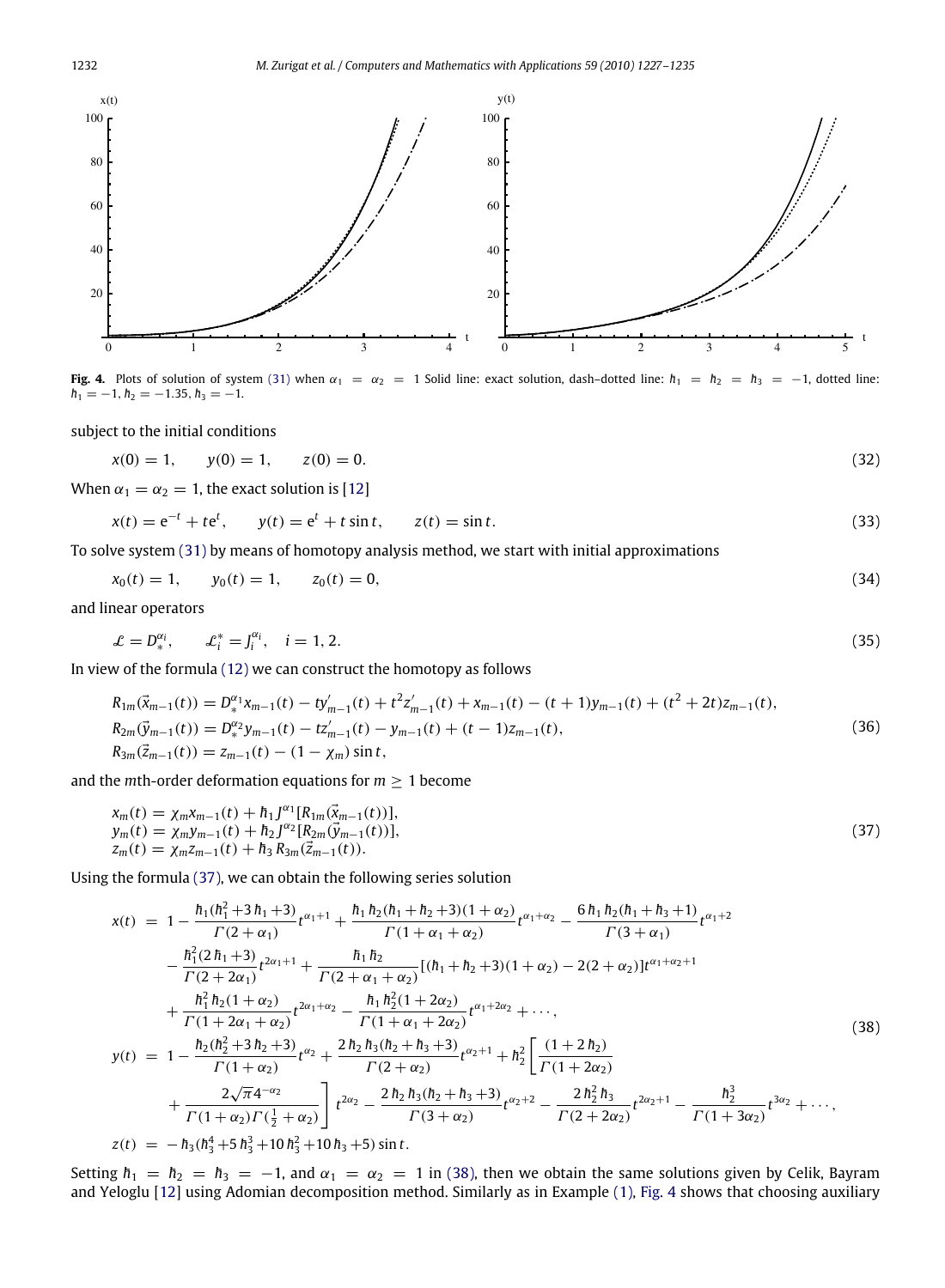<span id="page-6-0"></span>

Fig. 5. Plots of solution of system [\(31\)](#page-4-3) when  $h_1 = -1$ ,  $h_2 = -1.35$ ,  $h_3 = -1$  Solid line:  $\alpha_1 = \alpha_2 = 1$ , dotted line:  $\alpha_1 = \alpha_2 = 0.75$ , dash-dotted line:  $\alpha_1 = \alpha_2 = 0.5$ .

<span id="page-6-1"></span>

**Fig. 6.** Plots of solution of system [\(31\)](#page-4-3) when  $\alpha_1 = \alpha_2 = 1$ . Solid line: exact solution, dash–dotted line:  $h_1 = h_2 = h_3 = -1$ , dotted line:  $h_1 = -0.6, h_2 = -0.9, h_3 = -2.$ 

linear operator [\(35\)](#page-5-3) and using the values of auxiliary parameters  $h_1 = -1$ ,  $h_2 = -1.35$ ,  $h_3 = -1$ , the HAM gives greater convergence with the exact solutions. [Fig. 5](#page-6-0) shows the HAM approximate solutions for various values

**Example 4.4.** Consider the following system of fractional algebraic–differential equations

$$
D_4^{\alpha_1}x(t) - x^2(t) + y(t) - 2t = 0,
$$
  
\n
$$
D_4^{\alpha_2}y(t) - 2z(t) + 2(t+1) = 0, \quad 0 < \alpha_1, \alpha_2 \le 1,
$$
  
\n
$$
tz(t) + y(t) - x(t) - 3x^2(t) - t = 0,
$$
\n(39)

subject to the initial conditions

$$
x(0) = y(0) = 0, \qquad z(0) = 1. \tag{40}
$$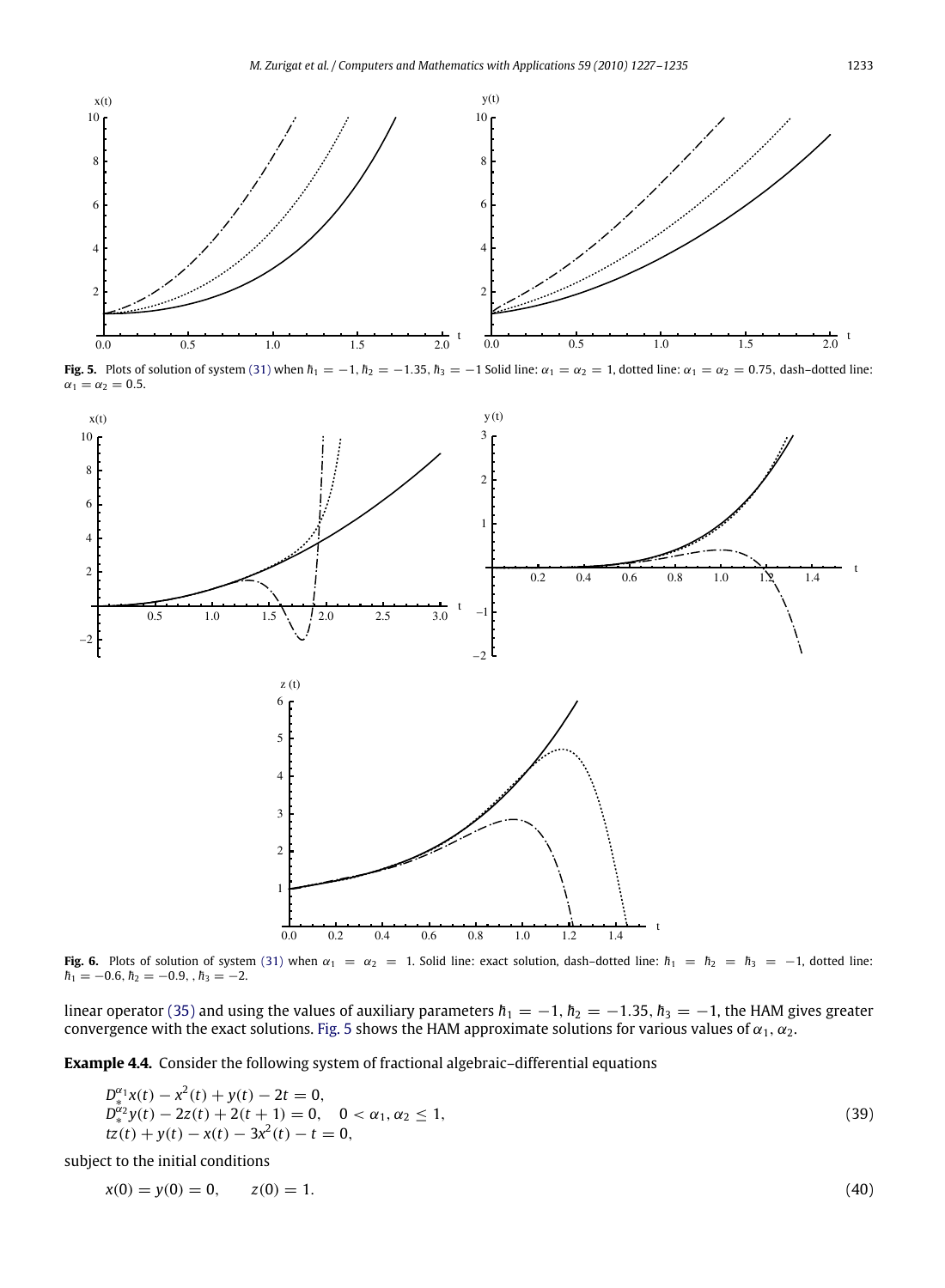<span id="page-7-0"></span>

**Fig. 7.** Plots of solution of system [\(31\)](#page-4-3) when  $h_1 = -0.6$ ,  $h_2 = -0.9$ ,  $h_3 = -2$ . Solid line:  $\alpha_1 = \alpha_2 = 1$ , dotted line:  $\alpha_1 = \alpha_2 = 0.75$ , dash-dotted line:  $\alpha_1 = \alpha_2 = 0.5.$ 

For the special case when  $\alpha_1 = \alpha_2 = 1$  the exact solution is

$$
x(t) = t^2, \qquad y(t) = t^4, \qquad z(t) = 2t^3 + t + 1. \tag{41}
$$

If we use the linear operator [\(35\)](#page-5-3) and the following initial approximations

$$
x_0(t) = 0, \qquad y_0(t) = 0, \qquad z_0(t) = 1,\tag{42}
$$

and according to the formula [\(12\)](#page-2-0) we can construct the homotopy as follows

$$
R_{1m}(\vec{x}_{m-1}(t)) = D_{*}^{\alpha_{1}} x_{m-1}(t) - \sum_{i=0}^{m-1} x_{i}(t)x_{m-1-i}(t) + y_{m-1}(t) - 2t(1 - \chi_{m}),
$$
  
\n
$$
R_{2m}(\vec{y}_{m-1}(t)) = D_{*}^{\alpha_{2}} y_{m-1}(t) - 2z_{m-1}(t) + 2(t+1)(1 - \chi_{m}),
$$
  
\n
$$
R_{3m}(\vec{z}_{m-1}(t)) = tz_{m-1}(t) + y_{m-1}(t) - x_{m-1}(t) - 3\sum_{i=0}^{m-1} x_{i}(t)x_{m-1-i}(t) - t(1 - \chi_{m}),
$$
\n(43)

In view of the *m*th-order deformation Eq. [\(37\),](#page-5-0) we can obtain the following series solution

$$
x(t) = -\frac{2h_1(h_1^2 + 3h_1 + 3)}{\Gamma(2 + \alpha_1)} t^{\alpha_1 + 1} + \frac{2h_1h_2(h_1 + h_2 + 3)}{\Gamma(2 + \alpha_1 + \alpha_2)} t^{\alpha_1 + \alpha_2 + 1} - \frac{4h_1^3 \Gamma(3 + 2\alpha_1)}{\Gamma(2 + \alpha_1)^2 \Gamma(3 + 3\alpha_1)} t^{3\alpha_1 + 2} + \cdots,
$$
  
\n
$$
y(t) = \frac{2h_2(h_2^2 + 3h_2 + 3)}{\Gamma(2 + \alpha_2)} t^{\alpha_2 + 1} - \frac{4h_1h_2h_3}{\Gamma(2 + \alpha_1 + \alpha_2)} t^{\alpha_1 + \alpha_2 + 1} - \frac{4h_2^2h_3}{\Gamma(3 + 2\alpha_2)} t^{2\alpha_2 + 1} + \cdots,
$$
  
\n
$$
z(t) = 1 + \frac{2h_1h_3(h_1 + 3)}{\Gamma(2 + \alpha_1)} t^{\alpha_1 + 1} + \frac{2h_2h_3^2}{\Gamma(2 + \alpha_2)} t^{\alpha_2 + 2} - \frac{12h_1^2h_3}{\Gamma(2 + \alpha_1)^2} t^{2\alpha_1 + 2} - \frac{2h_1h_2h_3}{\Gamma(2 + \alpha_1 + \alpha_2)} t^{\alpha_1 + \alpha_2 + 1} + \cdots.
$$
  
\n(44)

It is clear that the numerical results obtained using HAM is in good agreement with the exact solutions. This is illustrated by [Fig. 6.](#page-6-1) [Fig. 7](#page-7-0) shows the HAM approximate solutions for various values of  $\alpha_1$  and  $\alpha_2$ .